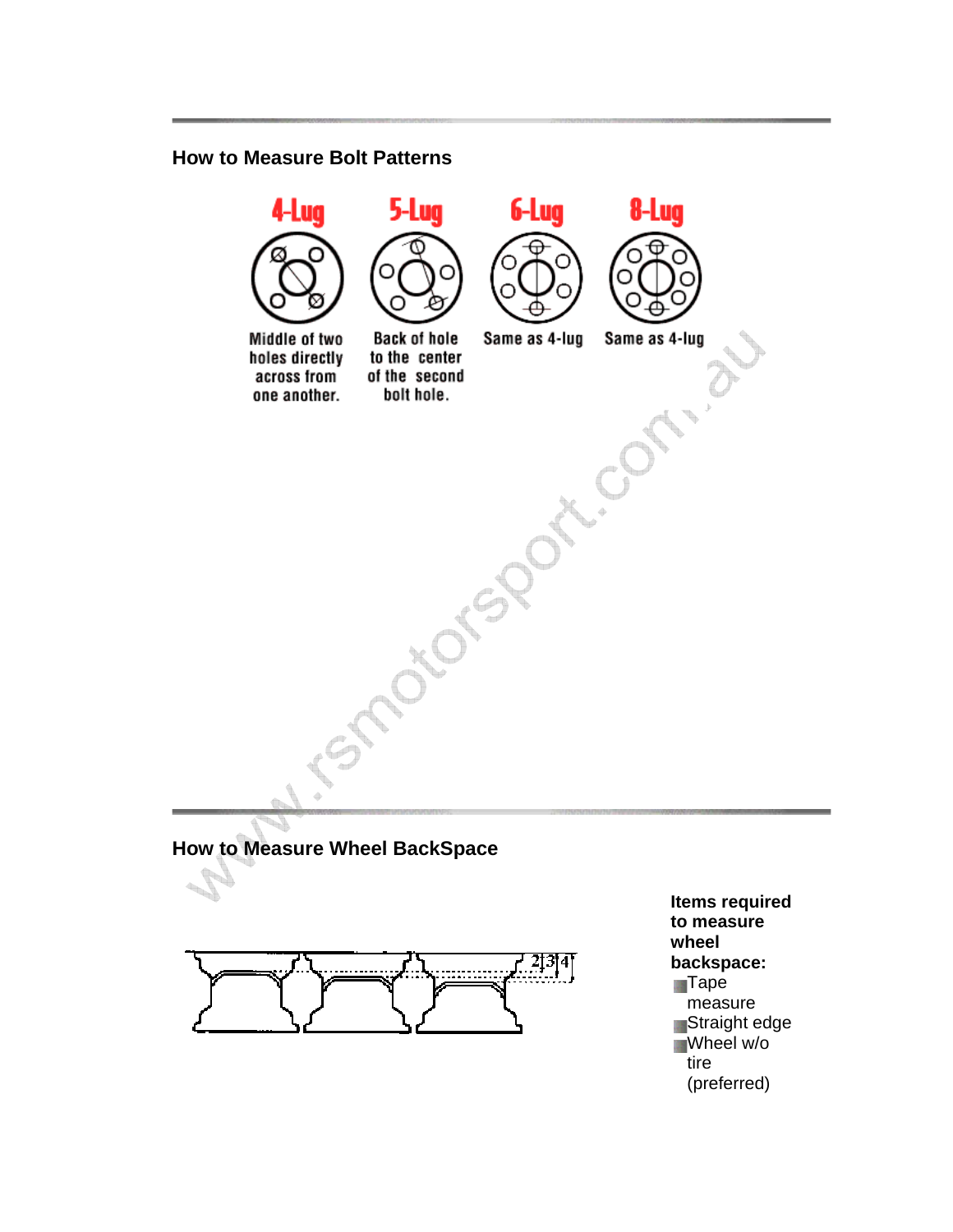The easiest way to measure backspace is to lay the wheel face down onto the ground so the backside of the wheel is facing up. Take a straight edge and lay it diagonally across the inboard flange of the wheel. Take a tape measure and measure the distance from where the straight edge contacts the inboard flange to the hub mounting pad of the wheel. This measurement is backspace. The above photo shows three wheels with 2",3", & 4" backspace.



### **Measuring Wheel Offset**

To calculate offset you'll need the following measurements:

Wheel backspace **Wheel Width** Wheel Center line (outboard flange to inboard flange

- Wheel center line from Wheel backspace to get offset.
	- $\blacksquare$ If backspace is less than the wheel centerline the offset is negative
	- $\blacksquare$ If backspace is greater than the wheel centerline the offset is positive

To convert from inches to mm multiply by 25.4

To convert from mm to inches divide by 25.4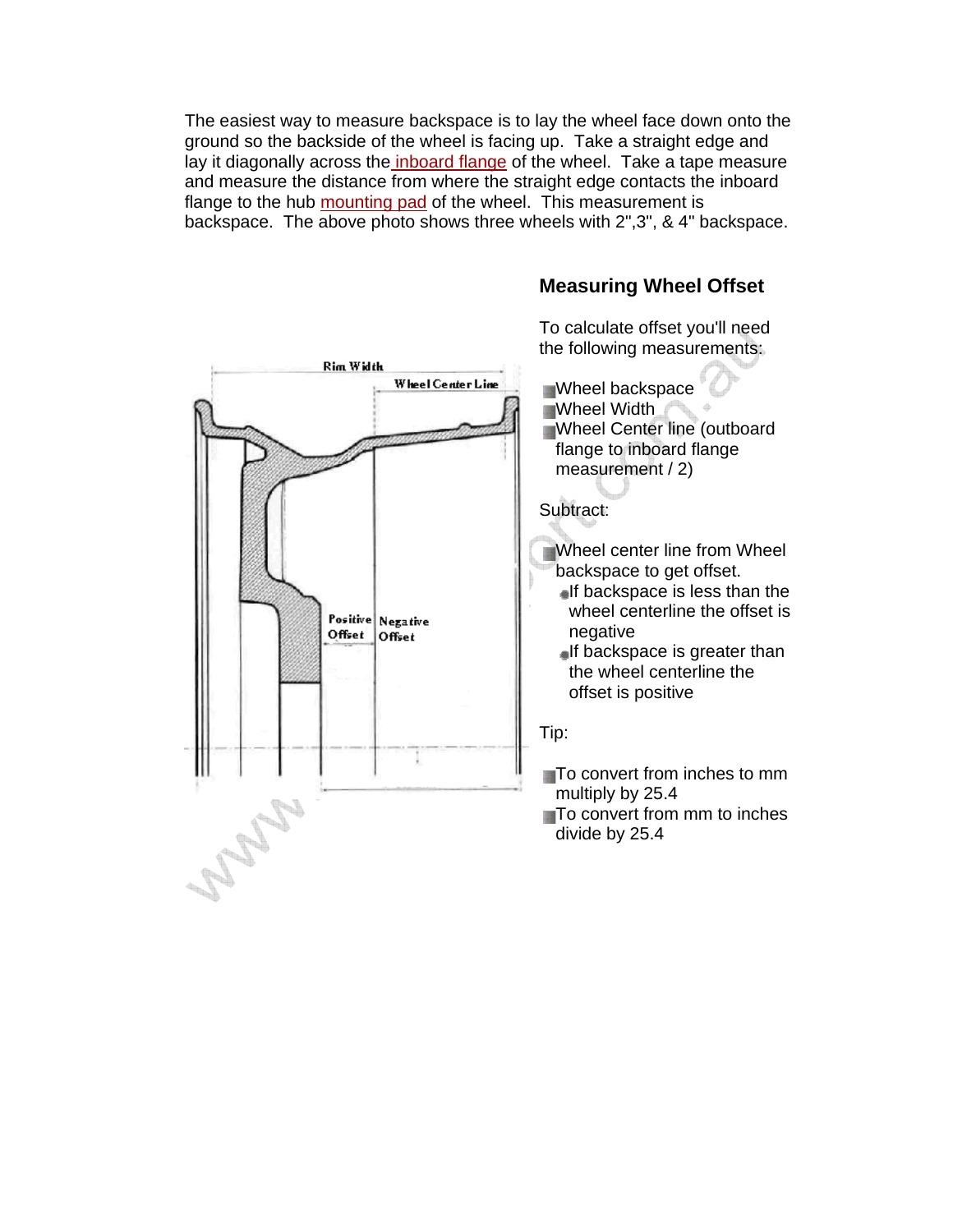| BACKSPACE 3.25" 3.5" 3.75" 4" |        |       |       |       | 4.25" | 4.5"  | 5"  | 5.25" | 5.5"  | 5.75" | 6" |
|-------------------------------|--------|-------|-------|-------|-------|-------|-----|-------|-------|-------|----|
| WHEEL WIDTH                   |        |       |       |       |       |       |     |       |       |       |    |
| 5.5"                          | 0      | 6     | 12    | 19    | 25    | 32    | 44  | 52    | 57    | 63    | 69 |
| 6"                            | $-6.4$ | 0     | 6     | 12    | 19    | 25    | 38  | 44    | 51    | 57    | 63 |
| 6.5"                          | -12    | -6    | 0     | 6     | 12    | 19    | 32  | 38    | 44    | 51    | 57 |
| 7"                            | -19    | -12   | -6    | 0     | 6     | 12    | 25  | 32    | 38    | 44    | 51 |
| 8"                            | $-32$  | $-25$ | -19   | -12   | -6    | О     | 12  | 19    | 25    | 32    | 38 |
| 8.5"                          | $-38$  | $-32$ | $-25$ | -19   | -12   | -6    | 6   | 12    | 19    | 25    | 32 |
| 9"                            | -44    | $-38$ | -32   | -25   | -19   | -12   | 0   | 6     | 12    | 19    | 25 |
| 9.5"                          | -51    | -44   | -38   | -32   | -25   | -19   | -6  | 0     | 6     | 12    | 19 |
| 10"                           | -57    | -51   | -44   | -38   | $-32$ | -25   | -12 | -6    | 0     | 6     | 12 |
| 10.5"                         | -63    | -57   | -51   | $-44$ | $-38$ | $-32$ | -19 | -12   | -6    | 0     | 6  |
| 11"                           | -69    | -63   | -57   | -51   | $-44$ | -38   | -25 | -19   | -12   | -6    | 0  |
| 12"                           |        |       | -69   | -63   | -57   | -51   | -38 | $-32$ | $-25$ | -19   | -6 |

#### **Backspace to Offset Conversion Chart**

The table on the right is q quick reference for finding offset, pick the rim width and follow the row over to the backspace of your wheel.

### **Determining Vehicle Fitment**

Fitting a wheel and tire package is different for each vehicle, but by following these guidelines your chances for success will be much greater. In most cases you'll have to use the physical dimensions of the current wheel/tire package to determine the dimensions of the new wheel/tire package.

Items which are potential trouble spots:

Tie Rod Ends A-arms **Brake Calipers Shocks and Shock Mounts** Inner & Outer Fenders (esp. front tires turned to lock)



**MOUNTING** SURFACE<br>OF WHEEL

In the drawing on the left, we've made two measurements **Front Side Clearance Back Side Clearance** 

These measurements when used with:

**Tire Section Width Tire Diameter** Rim Width **Rim Backspace**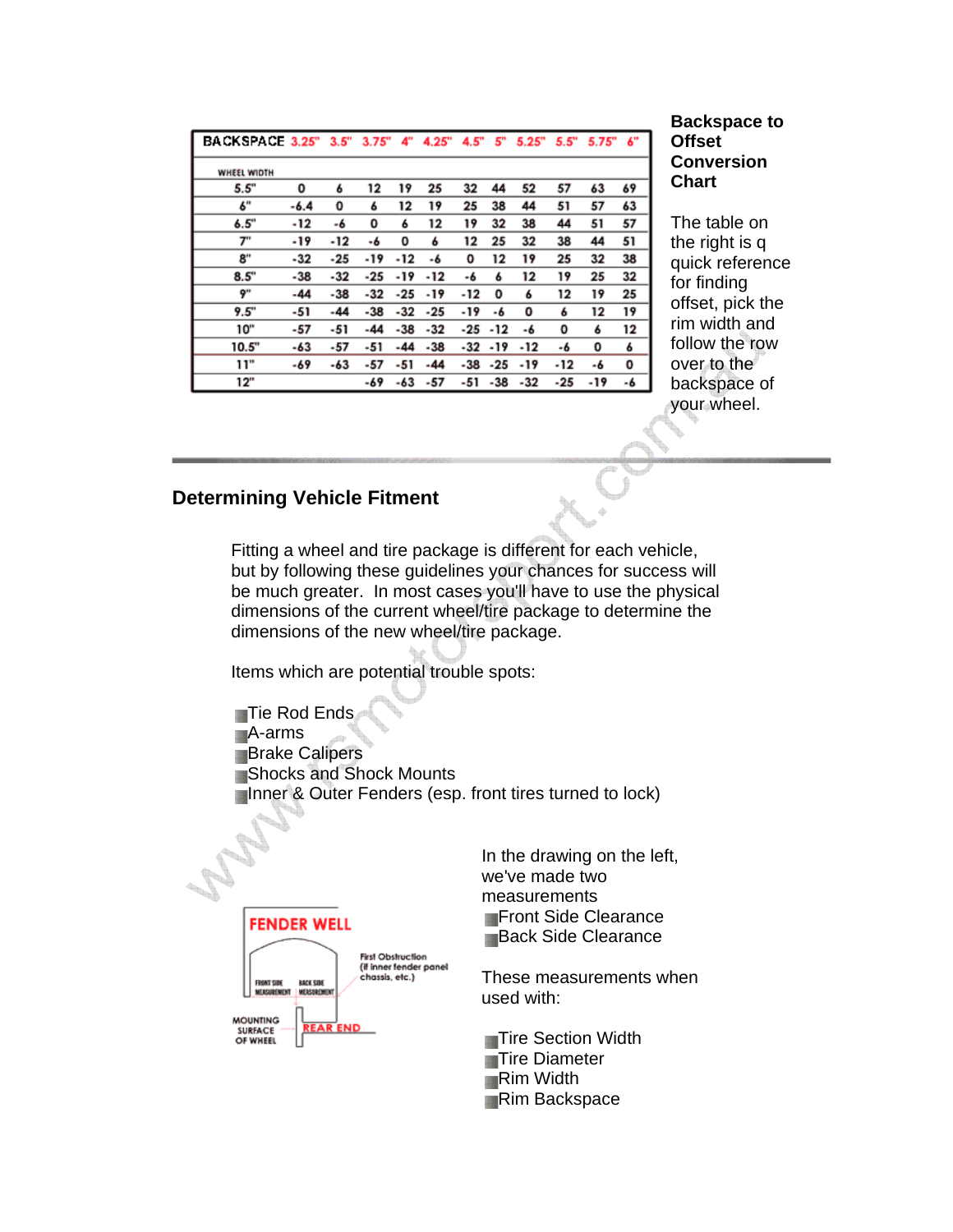Help determine if wheel/tire clearance is adequate for the new wheel/tire package you've selected

**Suggestion:** Start your search for new wheels by picking the tires first. Get the tire manufacturer's rim width recommendations and physical dimensions for the tires you want. Pay close attention to Section Width and Measured Rims specs., these are important numbers to be used when selecting rims and determining vehicle fitment.

## **Determine Wheel Caliper Clearance**

Ensuring proper caliper clearance inside the wheel is important. The following chart should enable you to have the dimensions required by most wheel manufactures.

Supply 1991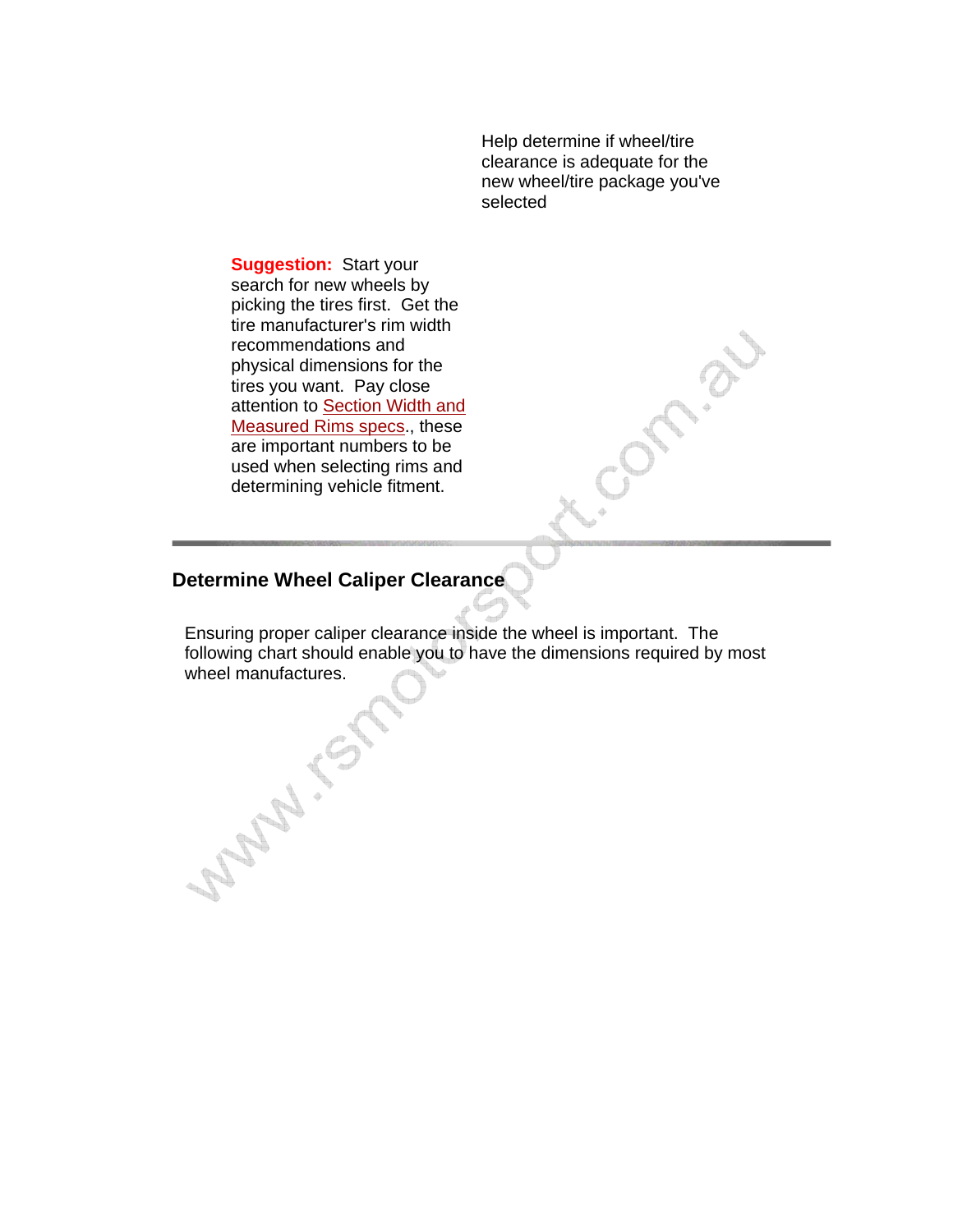

## **Typical Lug Nut Torque Specifications**

|       |                            | Tighten Lug Nuts in a Criss-Cross Pattern for Best Equal Torque Distribution. |                                     |                  | Lug Size Ft/Lbs Torq |
|-------|----------------------------|-------------------------------------------------------------------------------|-------------------------------------|------------------|----------------------|
|       |                            |                                                                               |                                     | 7/16"            | 55-65                |
|       |                            |                                                                               | $6^{\circ}$ $\circ$ $\circ$ $\circ$ | 1/2"             | 75-85                |
| 30 (  | ັ∖o3                       |                                                                               |                                     | 9/16"            | 95-115               |
| ွ     | $\mathcal{P}_{\mathsf{F}}$ |                                                                               | ိဇ္ဇဝိ                              | 5/8"             | 135-145              |
| 4 LUG | <i>5 LUG</i>               | 6 LUG                                                                         | 8 LUG                               | 12mm             | 72-80                |
|       |                            |                                                                               |                                     | 14 <sub>mm</sub> | 85-95                |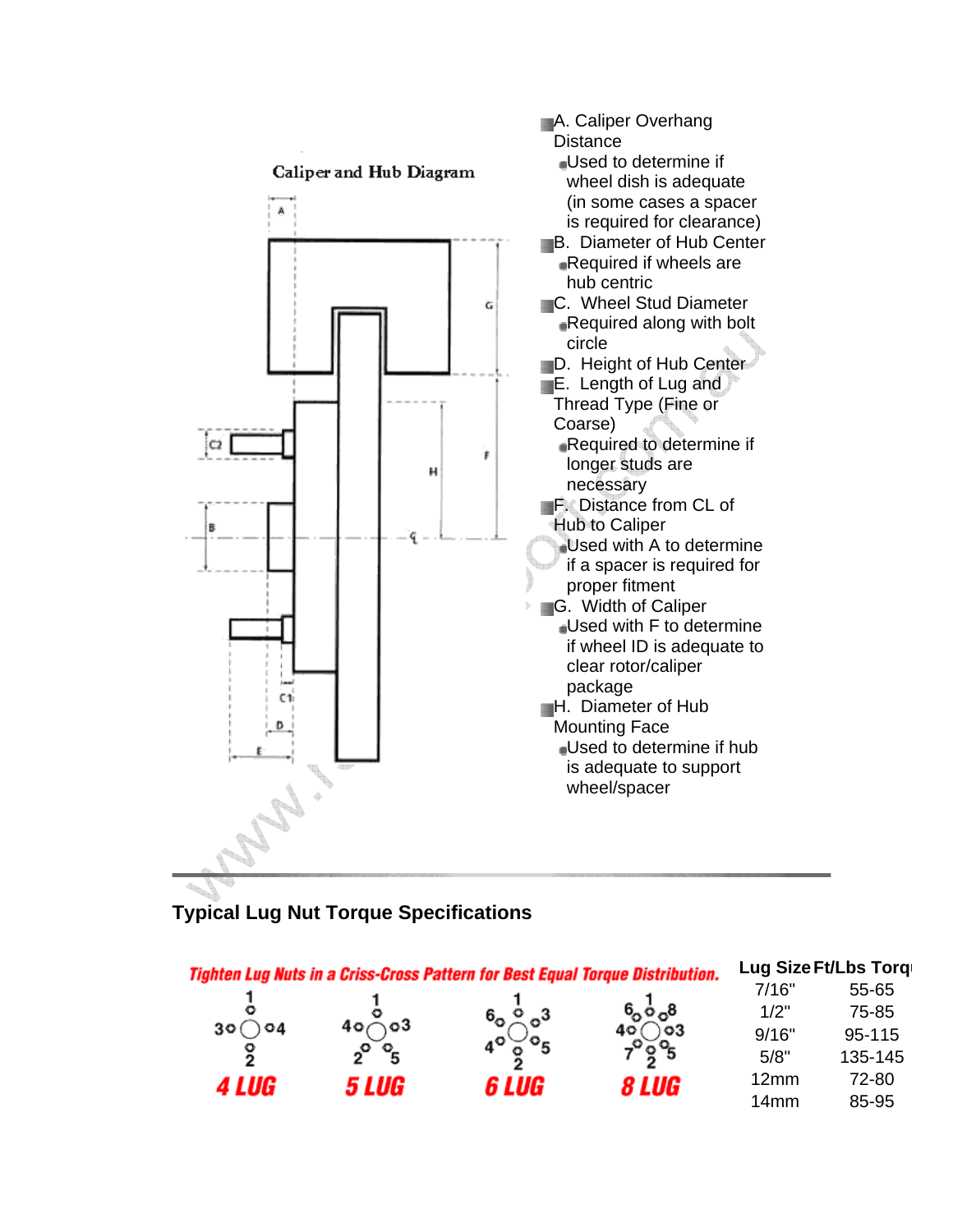**IMPORTANT NOTICE:** As with all types of wheels retorque lug nuts after the first 25 miles & 100 mile intervals until lug torque is maintained.

**Note:** Always refer to Owner's Manual for proper factory specifications that take precedence over the listed recommendations.



### **Wheel Terminology**

**Bolt pattern** or **lug pattern** or **bolt circle** is determined by the number of bolt holes and the bolt circle diameter.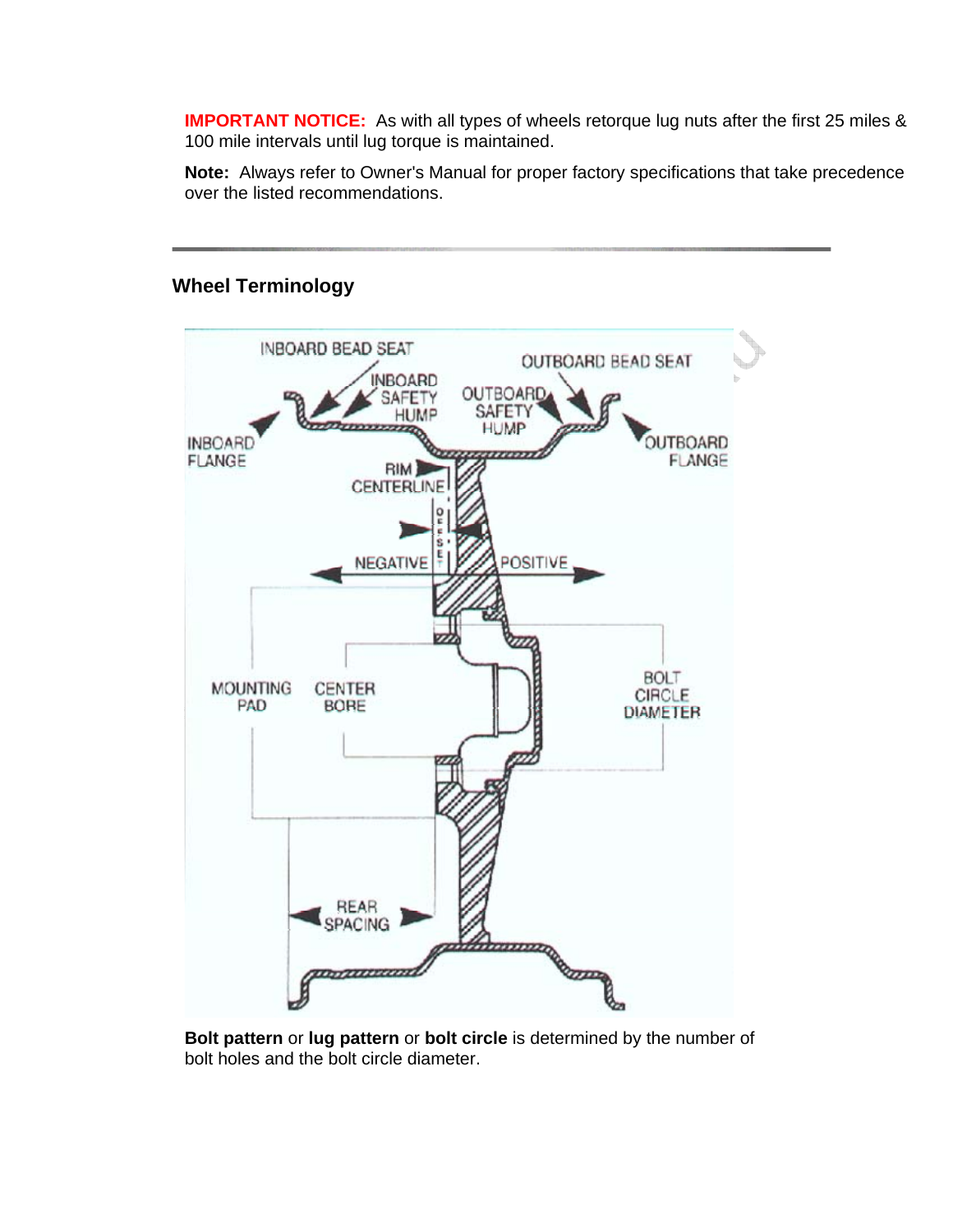**Hub Diameter** or **center bore** is the hole at the center of the wheel.

**Rear spacing** or **back spacing** is the distance from the backside of the wheel mounting pad to the outside of the rim flange.

**Offset**: The distance from the centerline of the wheel to the mounting surface of the wheel.

**Negative offset:** When the back of the bolt pad is closer to the inside of the wheel; when mounting surface is inboard of the rim centerline.

**Positive offset:** When the back of the bolt pad is closer to the street side of the wheel; when the mounting surface is outboard of the rim centerline.

**Bead-Loc** A device which captures the tire bead between it's flanges, usually secured by bolts to keep tire bead from dismounting. Usually used in dirt circle track or off road applications where low tire pressures are used and hitting ruts or other vehicles are common. Left: An example of a Bead-Loc wheel



### **Modular Wheel Inspection and Maintenance**

Two & Three piece modular wheels require periodic maintenance. You'll want to work out your own maintenance schedule, but here's an example of what the manufacturer recommends.

Each Season disassemble, thoroughly inspect, clean, re-seal, and retorque each wheel:

Replace wheel bolts each season

Wheel Bolt Torque:

 $\triangleq$ 1/4" bolts 15 ft/lbs. or 180 in./lbs

 $=5/16"$  bolts 20 ft/lbs.

After thoroughly cleaning all mating surfaces with an appropriate cleaner, add a thin skim coat of silicone sealant to these surfaces, assemble wheel and torque bolts to recommended torque Install a new valve stem